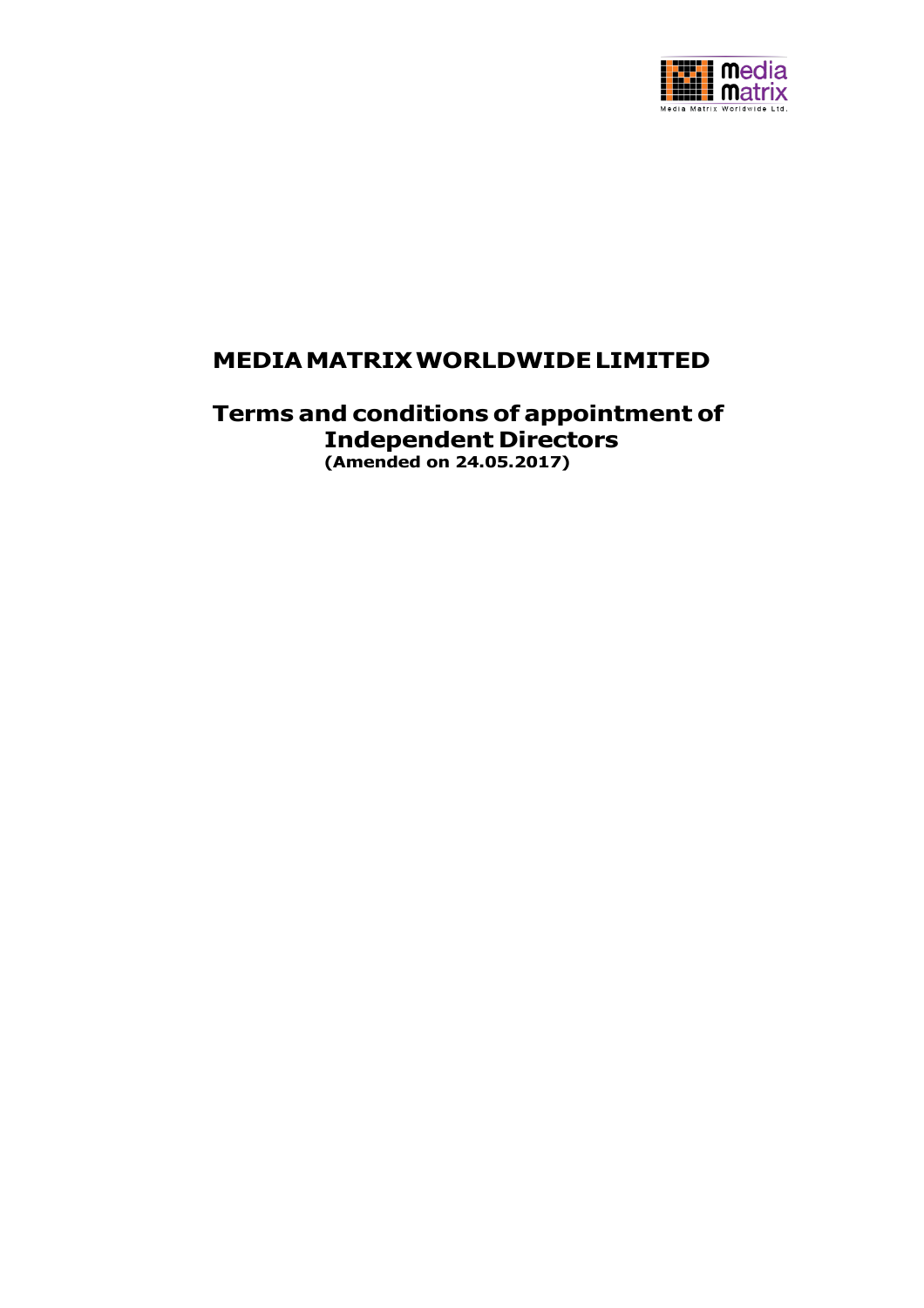

# **MEDIAMATRIXWORLDWIDELIMITED**

## **Terms and conditionsof appointmentof IndependentDirectors**

# **Appointment**

The Company may engage Independent Directors as per the provisions of Companies Act, 2013 read with Securities and Exchange Board of India (Listing Obligations and Disclosure Requirements) Regulations, 2015.

An Independent Director shall not be liable to retire by rotation.

Re-appointment at the end of the Term shall be based on the recommendation of the Nomination and Remuneration Committee and subject to the approval of the Board and the shareholders. The re-appointment would be considered by the Board based on the outcome of the performance evaluation process and the directors continuing to meet the independence criteria.

The directors may be requested to be a member / Chairman of any one or more Committees of the Board which may be constituted from time to time.

# **Professional Conduct:**

An Independent Director shall:

- i) uphold ethical standards of integrity and probity;
- ii) act objectively and constructively while exercising duties;
- iii) exercise responsibilities in a bonafide manner in the interest of the Company;
- iv) devote sufficient time and attention to professional obligations for informed and balanced decision making;
- v) not allow any extraneous considerations that may vitiate his/her exercise of objective independent judgement in the paramount interest of the Company as a whole, while concurring in or dissenting from the collective judgement of the Board in its decision making;
- vi) not abuse his/her position to the detriment of the Company or its shareholders or for the purpose of gaining direct or indirect personal advantage or advantage for any associated person;
- vii) refrain from any action that could lead to a loss of his/her independence;
- viii) ensure that if circumstances arise under which he/she may lose independence, he/she will immediately inform the Board accordingly;
- ix) assist the Company in implementing the best corporate governance practices.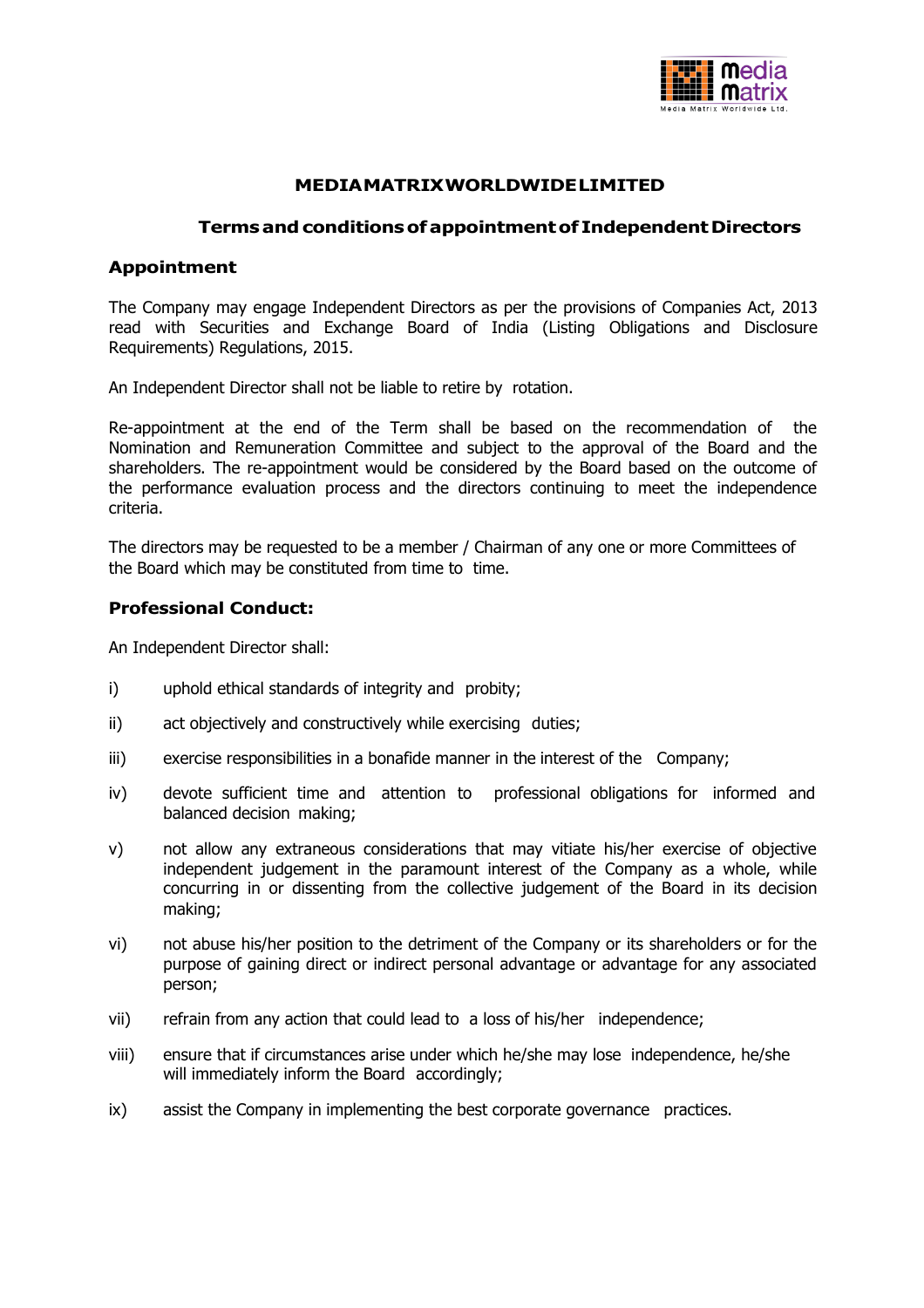

# **Functions, Responsibilities and duties of Independent Directors:**

## **Functions**

- i) to review the Company's strategy, the annual financial plan and monitor the Company's performance;
- ii) to review management performance and compensation;
- iii) to advice and counsel the Management;
- iv) to monitor and manage potential conflicts of interest of the Management;
- v) to oversee and ensure the integrity of financial information and legal compliance

# **Responsibilities**

Independent directors have the same general legal responsibilities to the Company as that of any other director. The Board, as a whole, is collectively responsible for ensuring the success of the Company by directing and supervising the Company's affairs. The broad responsibilities of Independent directors may be summarised as under:

- i) independent directors to constructively contribute to the development of the Company strategy;
- ii) independent directors to oversee the performance of the Management in meeting agreed goals and objectives;
- iii) independent directors to evaluate and ensure that financial information is accurate, and that financial controls and systems of risk management are robust and defensible;
- iv) independent directors responsible for determining the appropriate levels of remuneration of executive directors and the process of succession planning. They also have a prime role in appointing and where necessary, removing senior management;
- v) independent directors to balance the conflicting interest of the stakeholders, including minority shareholders. In the event of any conflict, they shall moderate and arbitrate in the interest of the Company as a whole.

#### **Duties:**

An Independent Director shall:

- i) undertake the appropriate induction into the board and regularly update and refresh his/her skills, knowledge and familiarity with the Company;
- ii) seek appropriate clarification and where necessary, seek and follow appropriate professional advice from external experts at the expense of the Company;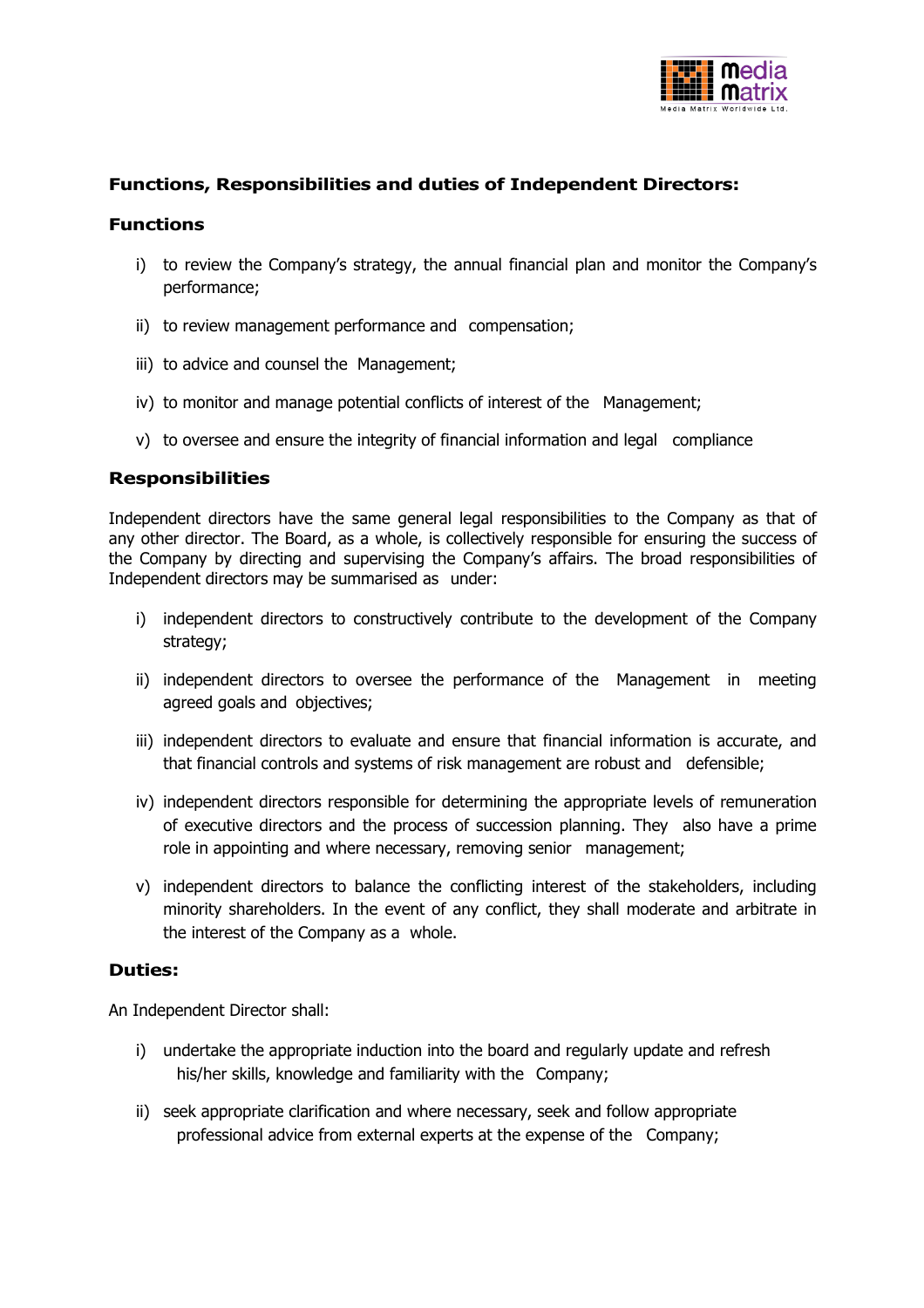

- iii) strive to attend every meeting of the Board and of the Committee of Directors of which he/she is a member;
- iv) actively and constructively participate in the board/committee meetings;
- v) strive to attend general meetings of the Company;
- vi) ensure that any concerns that he/she may have about the running of the Company are addressed by the Board and seek inclusion of these concerns in the Board minutes to the extent these concerns are not resolved;
- vii) keep himself/herself well informed about the Company and the external environment in which it operates;
- viii)not unfairly obstruct the functioning of an otherwise proper Board or Committee meetings;
- ix) ensure that related party transactions are considered carefully before they are approved and are in the interest of the Company;
- x) ensure that the whistleblower function of the Company is functioning properly;
- xi) report concerns about unethical behaviour, actual or suspected fraud or violation of the Company's Code of Conducts and Ethics;
- xii) within his/her authority, assist in protecting the legitimate interests of the Company, shareholders and its employees;
- xiii)not disclose any confidential information unless such disclosures is expressly approved by the Board or required by law.

#### **Performance evaluation of Independent Directors**

The Nomination and Remuneration Committee shall lay down the evaluation criteria for performance evaluation of independent directors. The performance evaluation of independent directors shall be done by the entire Board of Directors excluding the director being evaluated.

# **Separate meetings of the Independent Directors**

The independent directors of the Company shall hold at least one meeting in a year, without the attendance of non-independent directors and members of the management. All the independent directors of the Company shall strive to be present at such meeting. The independent directors in the meeting shall, inter-alia:

- i) review the performance of non-independent directors and the Board as a whole;
- ii) review the performance of the Chairperson of the Company, taking into account the views of executives directors and non-executive directors;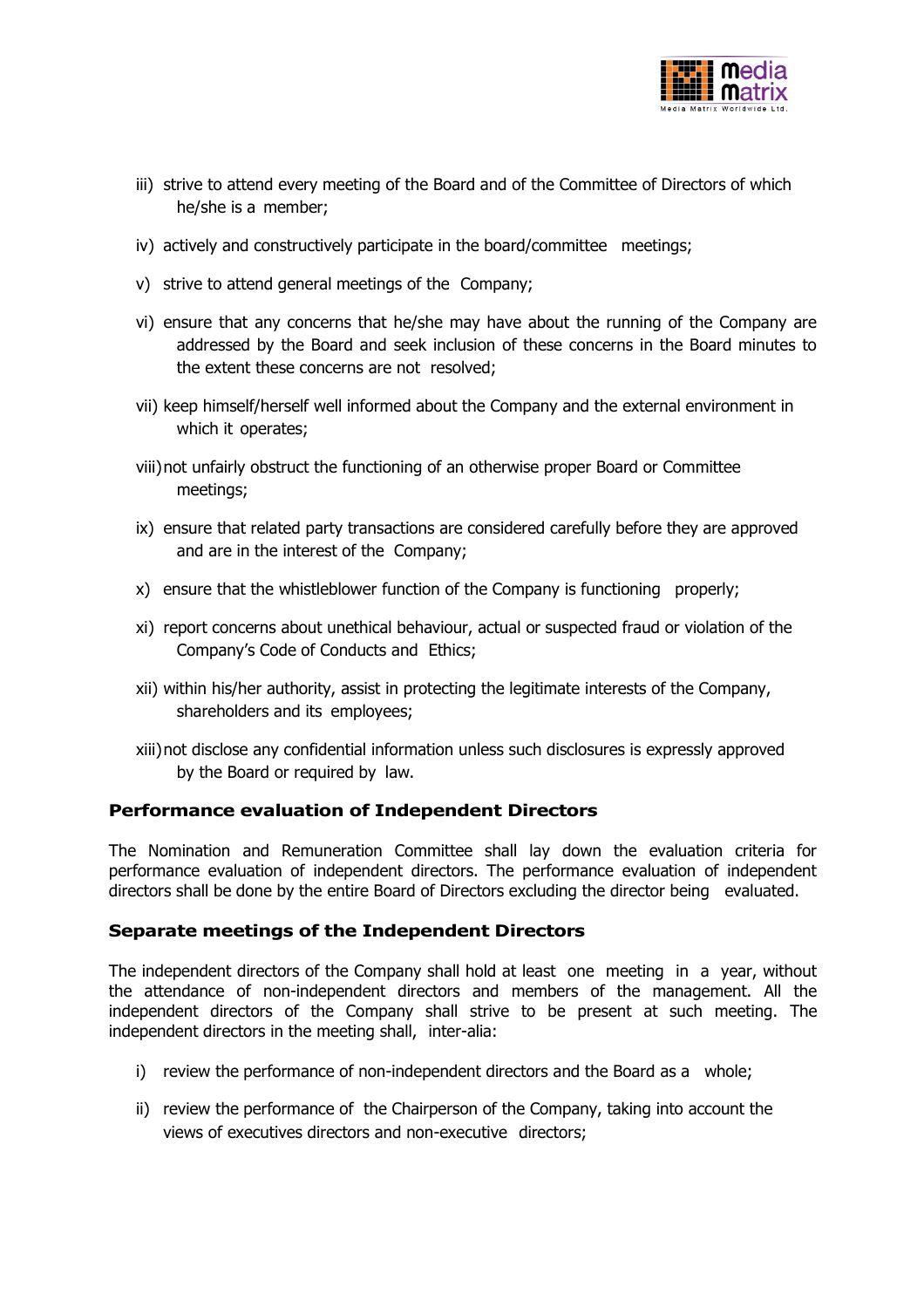

iii) asses the quality, quantity and timeliness of flow of information between the Company management and the Board that is necessary for the Board to effectively and reasonably perform their duties.

# **Training of Independent Directors**

Every new independent director, will attend the orientation programme. Presentations will be made by the executive directors/senior managerial personnel which will cover an overview, strategy, operations and functions of the Company. The orientation programme will provide an opportunity to interact with the senior leadership of the Company and help the independent director to understand the Company's strategy, operations, services, product offerings, organisation structure etc.

### **Fees**

Presently non-executive/independent directors are paid sitting fees of Rs.5000/- for attending each Board/Committee meetings. The non-executive/independent directors are also entitled to take the re-imbursement of expenditure that may be incurred by them in travelling to the place of the board meeting and other committee meetings of the Company and back to their normal place of residence. Out of pocket expenses like conveyance, food, and incidentals that are incurred during the days of the Board and Committee meetings shall also be reimbursed.

# **Memberships of other boards**

It is expected that Independent Director will not serve on the boards of competing companies.

# **Dealing in shares and Code of Conduct**

Directors are prohibited from dealing in the Company's shares during the period when the trading window is closed. They are required to comply with the applicable insider trading laws and regulations. They are also required to comply with the Company's Code of Conduct and Ethics for the members of the Board of Directors.

# **Disclosures, Other directorships and business interests**

During the Term, they agree to promptly notify the Company of any change in their directorships, and provide such other disclosures and information as may be required under the applicable laws. They also agree that upon becoming aware of any potential conflict of interest with their position as Independent Directors of the Company, they shall promptly disclose the same to the Chairman and the Company Secretary. During their Term, they agree to promptly provide a declaration under Section 149(7) of the 2013 Act, upon any change in circumstances which may affect their status as an Independent Director.

#### **Changes of personal details**

During the Term, they shall promptly intimate the Company Secretary and the Registrar of Companies in the prescribed manner, of any change in address or other contact and personal details provided to the Company.